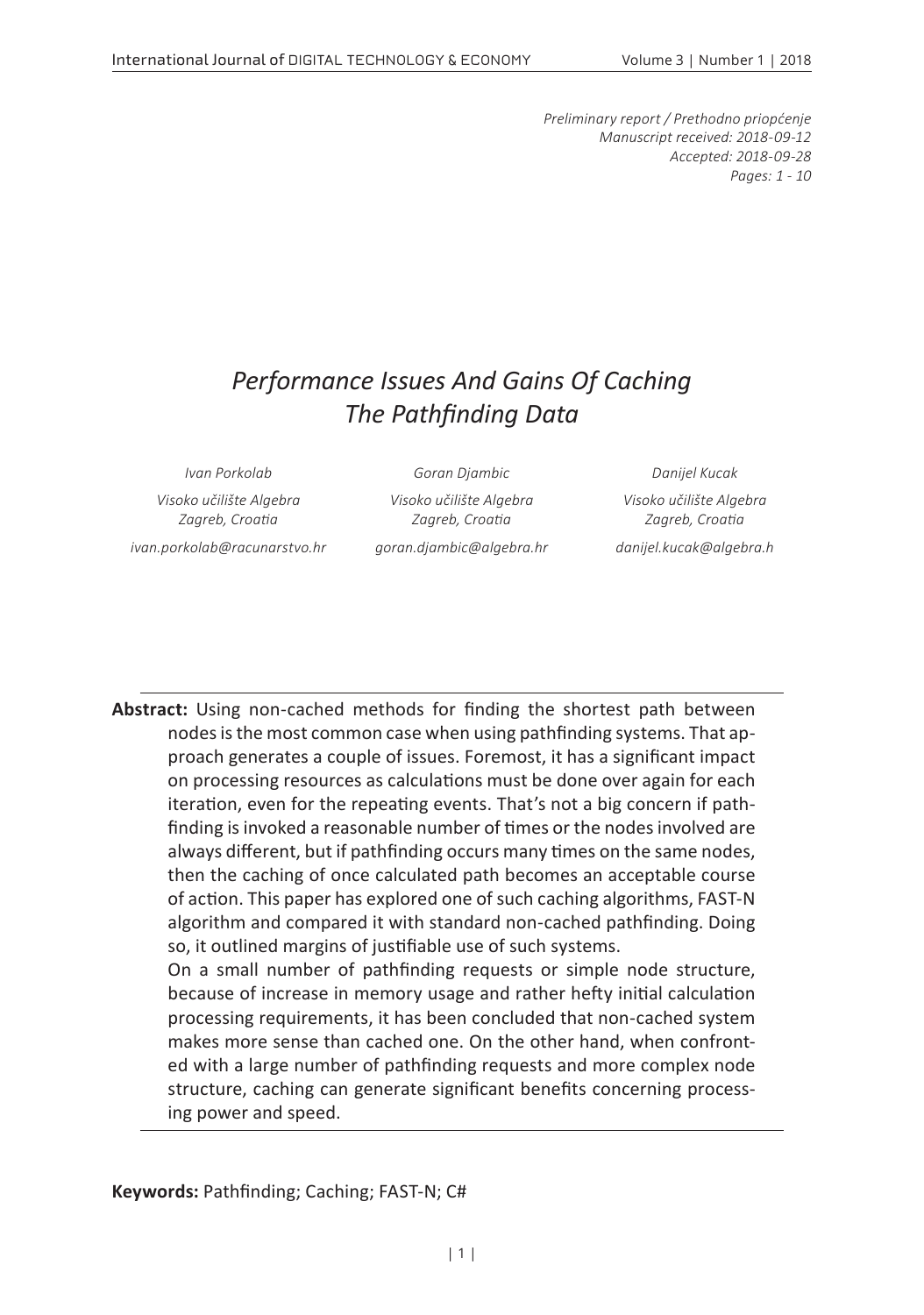# INTRODUCTION

Pathfinding based on computer science has many uses nowadays. Most common usage is assisted GPS navigation systems, indoor navigation, moving non-playable or playable characters in games, AI-based navigation – namely, self-driving cars, rovers, robots and such. For all those purposes, different systems use different algorithms for finding the shortest or optimal path, and some of them use caching procedures to reduce the impact on processing requirements of those algorithms.

Pathfinding in a standard graph system, where the objective is to find a path from one node to the other has a couple of main problems to solve. As the shortest path is the usual goal, pathfinding algorithms must find all paths that have a potential of becoming the shortest one and then select the one that is the shortest. [10]

The biggest issue with pathfinding algorithms in everyday use, as in getting directions in navigation or moving characters in computer games, is the required computational power to calculate the optimal path. Single computation is usually not an issue but when a large number of such computations must be made, an impact on the system can be significant.[9] In the hypothetical situation where thousands of drivers drive the same route and need directions on it, the system would need to recalculate the same shortest path over and over again. Therefore the need to cache once calculated data.

Mostly used caching algorithms are those based on navmesh, navigational mesh. It converts the geographical data to a number of polygons and then calculates which of those polygons are passable, and how to get from one to other in the shortest manner. [1]

To test the efficiency of the caching pathfinding data, we have developed a simple table referencing caching system called FAST-N which is based on the node graph structure. The reason for developing a node based system versus using some of the predeveloped navigational mesh-based systems is the computational cost of transforming the node based system to a polygonal one. As stated in the literature [9], that conversion can be quite expensive. The cost can be justified in many cases, but in cases when the underlying data is a node-based graph, i.e. a grid of streets and crossroads or some sort of maze in computer games, it makes no sense to transform the graph.

In a series of tests, the FAST-N caching system will be opposed to the standard non-caching algorithm  $-A^*$  to measure the potential gain of using the cached data. To test the computational efficiency of the opposed approaches, both will solve same Maze problems. Implementations, both of FAST-N and A\* algorithms are programmed in C#. All measurement were made on the same computer system under the same conditions.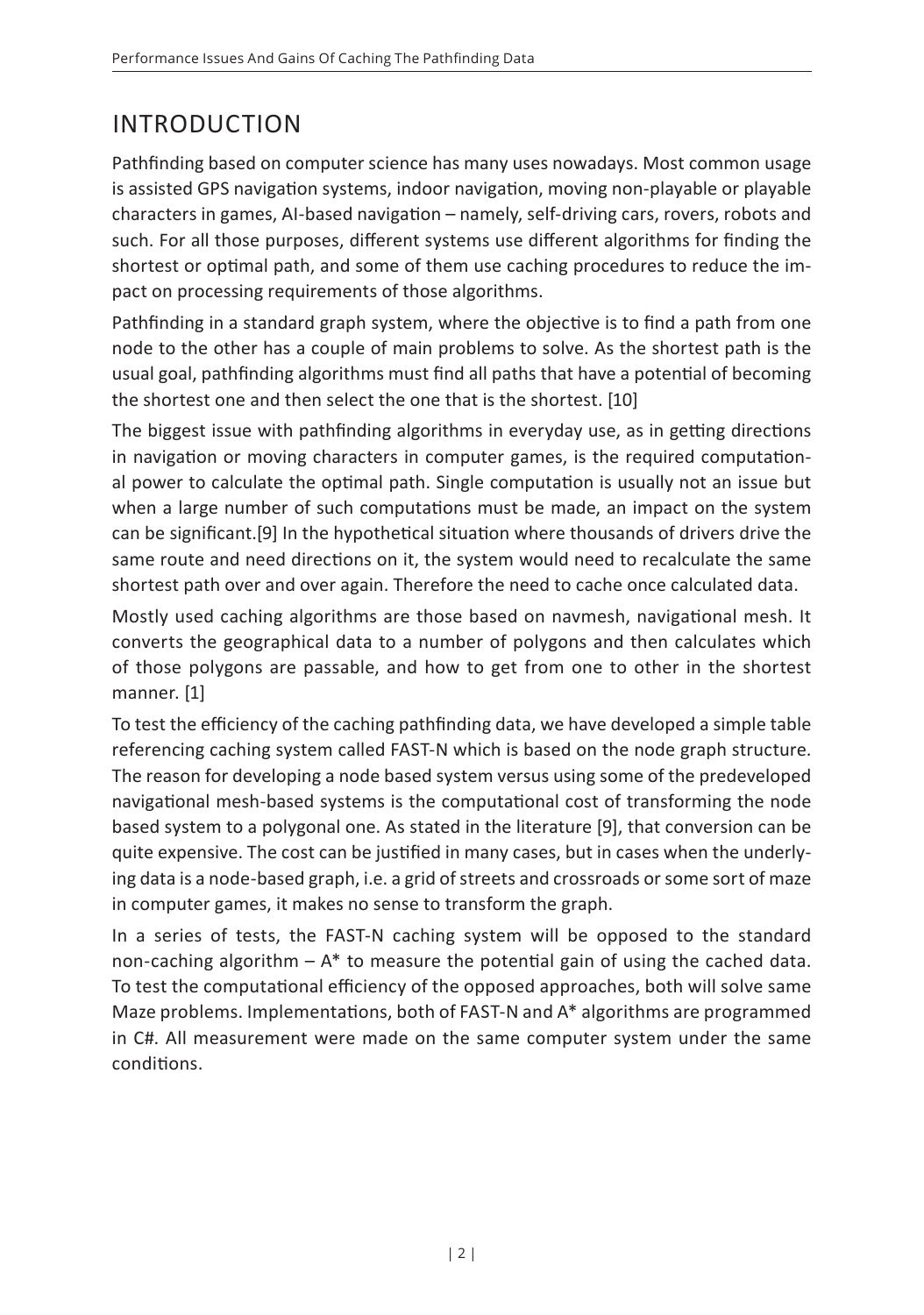# PATHFINDING

Pathfinding can be done in a number of different ways, using a range of algorithms. Choosing optimal algorithm deeply depends on a structure of the graph, distribution of the nodes and the purpose of the calculations. Some of the methods for finding shortest path are based on algorithms for finding shortest path on graphs, or other methods which are used when we are trying to describe locations of the obstacles. [2]

A couple of the most used algorithms on a graph are Dijkstra's algorithm and more often its more optimized variant - A\* (pronounced ..A star"). Bout are conducted on prepared graphs node systems, most likely derived from the triangulated poligonal data. [4]

### *2.1. DIJKSTRA'S ALGORITHM*

Dijkstra's algorithm is an algorithm for finding the shortest path between two points in a graph system of a reachable point, resolving so-called Point to Point (P2P) problems. [3] Scientist Edsger Dijkstra had described it in 1959, and since then it has become a base of most modern shortest path algorithms, namely A\* which is basically a generalization of Dijkstra's algorithm.

Aldo Dijkstra will find an exact shortest path, so it's not an approximation, it has some issues when dealing with large sets of nodes. By its construct, to reach the desired shortest path, an algorithm will search the whole graph and calculate the distances from each of the nodes. Such approach can make sense on graphs with the smaller number of nodes, but when dealing with more massive sets, the computational power required to achieve that task grows significantly. For instance, a road system of United States has more than 20 million of crossroads so the use of Dijkstra on such a set would be virtually impossible for everyday use in GPS navigation systems. [5] But Dijkstra's is used in navigation, never the less. Not to find the micro route inside the cities, but to find the fastest way from one town to another, where every city is presented as a node in the graph, and with known distances from one city to other. While inside the destination city, different algorithms are used, namely A\* as a system to find the shortest path to the exact location. The problem of finding the optimal route through a number of nodes is commonly known as a Traveling Salesman Problem. [6] Also, Dijkstra is commonly used in network routing protocols such as Open Shortest Path First. [5]

### *2.2. A\* ALGORITHM*

As a generalization of Dijkstra algorithm, A\* has added a heuristic function to the algorithm representing the distance from each node and a destination node. So when moving through the graph, it is not done in the snowballing manner of Dijkstra's, but it can temporarily reject the nodes with increasing distance and select to go through more promising ones first. In real-world applications, the distance function is commonly represented by Euclidian distance. [7] We can look at the Dijkstra's algorithm as a special case of A\* algorithm, where the value of heuristic function always equals zero. [8]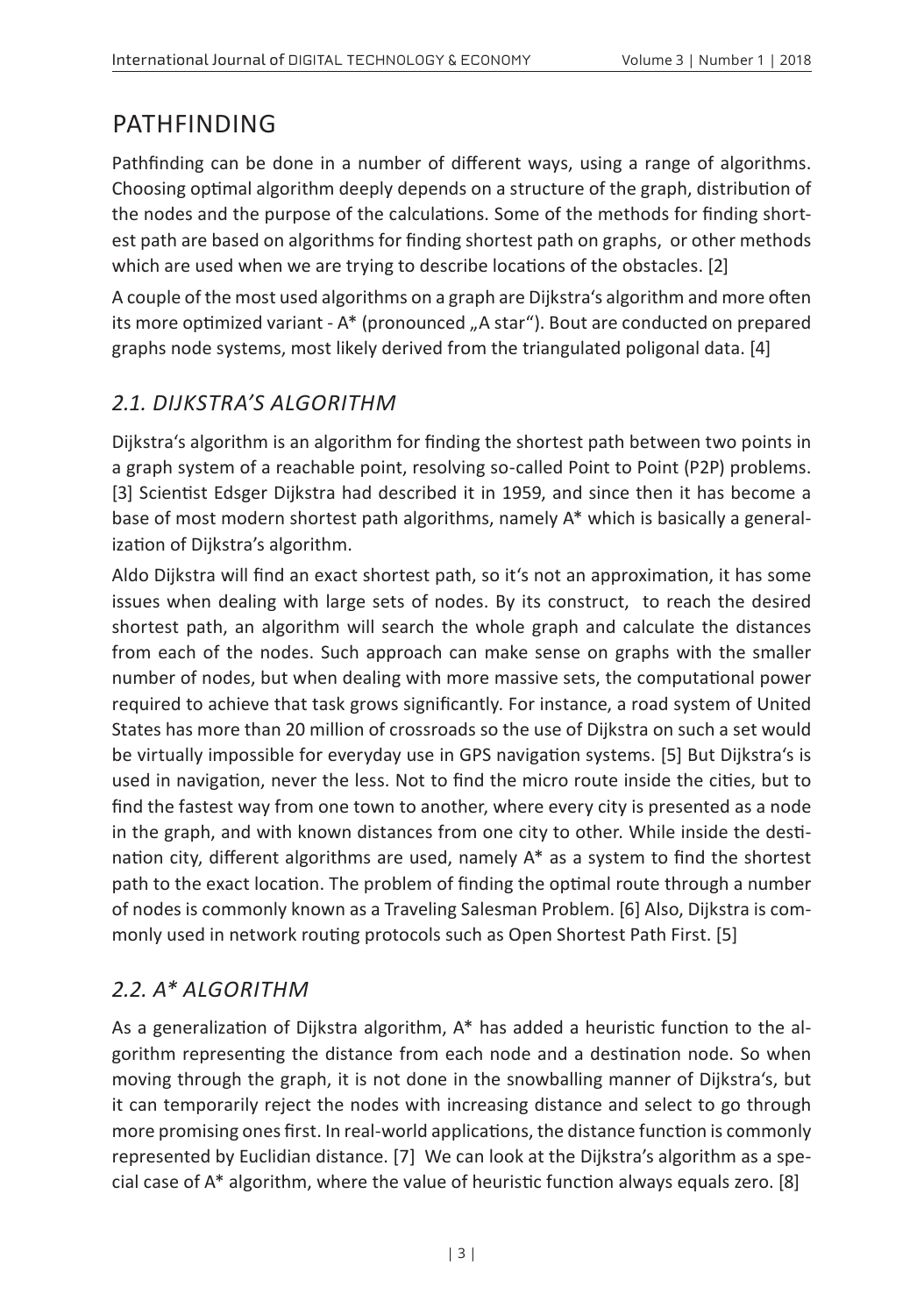### *2.3. COMPARISON OF PERFORMANCE AND COMMON USE OF A\* AND DIJKSTRA'S ALGORITHMS*

For most of the usage in games, A\* proved to be the most adequate, considering ratio of speed and the need for computational power. The same is true for calculating traveling data for GPS systems. Dijkstra's algorithm is the most efficient when there is a need to map the distances from one node to each other nodes in the graph. [7]. That is the reason the Dijkstra's algorithm has been chosen for the precomputation needs of a FAST-N algorithm.

### *2.4. THE PROBLEM OF SHORTEST PATH CALCULATIONS*

When dealing with finding the shortest path, the biggest issue is computer processing power required to find the shortest path when graph consists of a large number of or when there is a significant number of searches required in the short period, especially when the same or similar searches happen a number of times. When confronted with that kind of situation, caching of once calculated search results make sense. [9]

## FAST-N ALGORITHM

FAST-N, standing for Fast Asynchronous System for Transient Nodes is an algorithm which precalculates the pathfinding data and exposes results of a search available without the impact on the computational power. It calculates the optimal route from each node to each other node and stores the data in reference table where the optimal path can be found by directly accessing the required node's data. It is done in the manner that the path from one node to the other is "recorded" in a matrix as a series of pointers to the next nodes on the path. On the Figure 1., is an example of such a routing table. If the required path is from node N1 to the node N5, one can quickly get the shortest path without any calculation. In the matrix rows represent initial, start nodes; and the columns represent the final, destination nodes. So, to get the shortest path from nodes N1 to N5, we first take a look at row 1 and read the value in column 5. The value is 3, and that is the first node in our shortest path. Then we take a look at row 3 and the column 5 and get the value 4, which is our second node. Then look at row 4 and column 5 to get 6; then 6 to 5 gives us 7, and finally, 7 to 5 is 5; destination reached. So the shortest path between 1 and 5 is [1, 3, 4, 6, 7, 5]. The path is found with zero runtime calculations, only by referencing the routing table.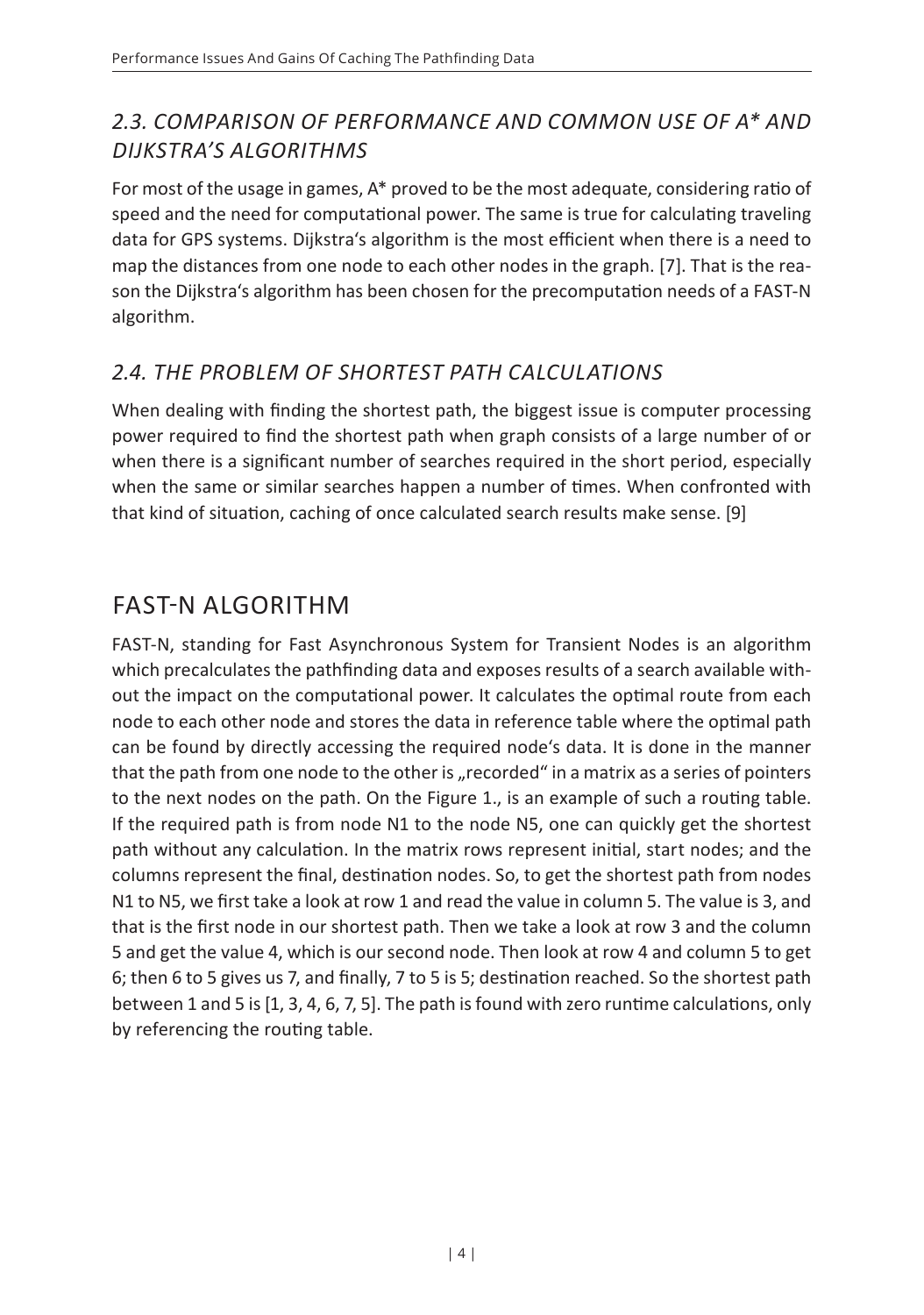

**Image** 1. Simple node graph and equivalent Reference table

#### *3.1 SETTING UP THE NODES FOR THE PATHFINDING REQUIREMENTS*

When setting up nodes in the graph system, the FAST-N algorithm uses different approach then mentioned *navmesh*. It defines the border points for each impassable object, i.e., a building, and uses those points as nodes in pathfinding calculations.

Appropriate points are chosen in a way that each point of a square object has optical visibility of two adjacent nodes. Also, the node is set on each of the possible crossroads when dealing with the finding the rout using the roads or trying to navigate through the labyrinth.

#### *3.2. CALCULATION OF THE SHORTEST PATH*

After all of the nodes have been set, calculation of the shortest path from each node to each other node takes place. FAST-N uses Dijkstra's algorithm, for it has to calculate the shortest path from each node to each other node. Once all calculations have been done, the result is stored in reference table as shown in Image 1. The result, the reference table is a matrix of N\*N in size, where N is the number of nodes. The size of the matrix can present a significant impact on memory when dealing with a large number of nodes.

### MAZE PROBLEM

To test benefits of using caching algorithm over standard recalculation approach to the finding of the shortest path it has been decided to use a randomly generated mazes in which is easy to define the overall complexity of the path. Mazes are generated using a couple of rules. They always have exactly one entrance and one exit set diagonally one from other. The complexity of the maze  $-$  Cx - is determined as a required number of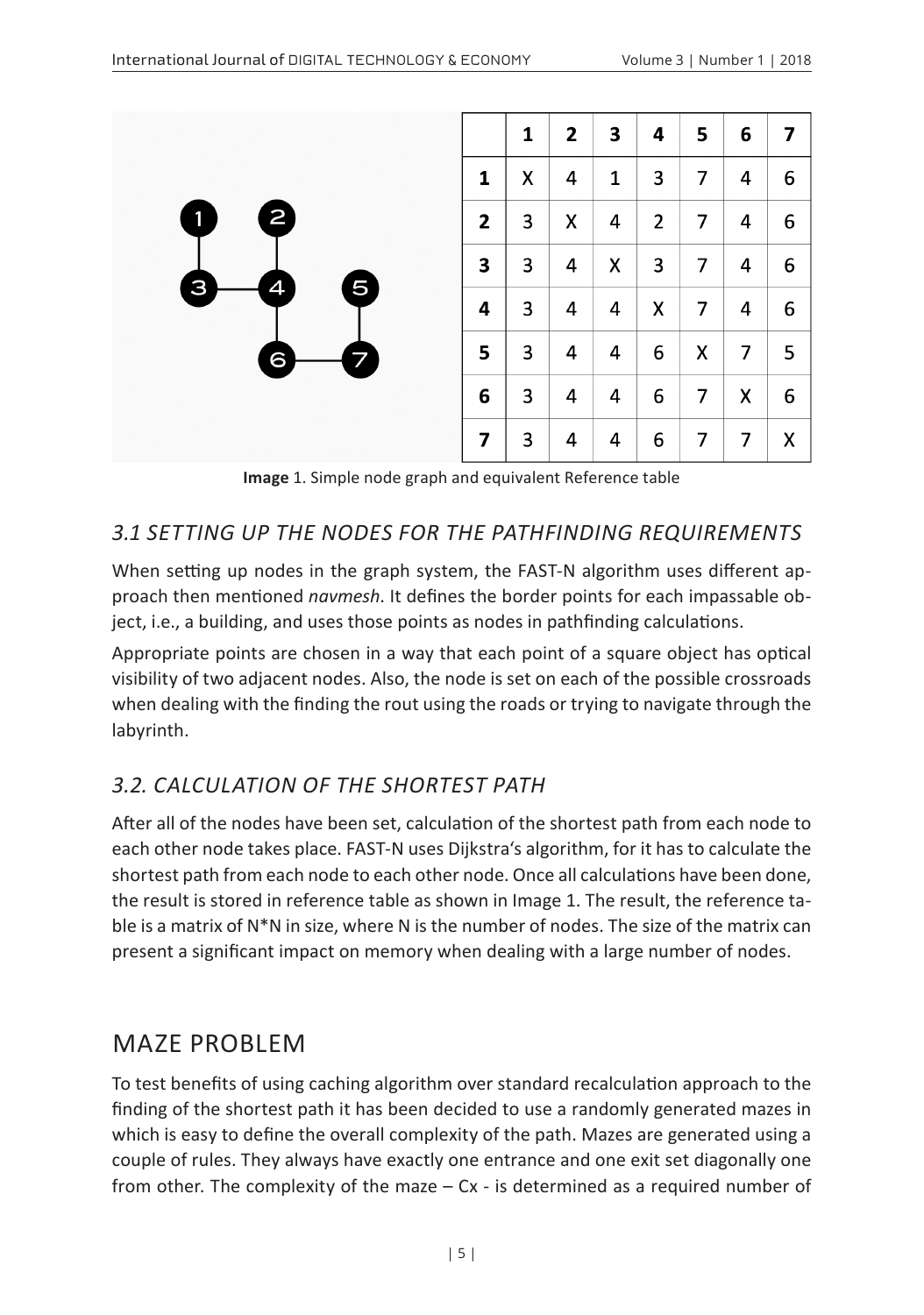turns one must make to get from the entrance to the exit. So if one must pass through 5 nodes to get from start to the end node, a maze has complexity set to Cx = 5, and if the number of necessary nodes is ten, then the complexity is set to  $Cx = 10$ .

Complexity determined in such way is used to define baseline conditions for this research. This allows us to generate a number of different mazes used for calculations. When mazes have a similar complexity, we can compare the data gathered from the different layouts. We use a number of different layouts because there was a need to show that results are not dependent on some specific maze layout, but they are rather consistent over a range of completely different, randomly generated layouts. Final results, presented in this paper are average results of all layouts of one complexity level tested.

# METHODOLOGY

To achieve as little bias as possible, we used a 100 randomly generated mazes for each complexity level tested. The values on the graph represent an average value of one hundred mazes at the same complexity level. We have tested both cached and non-cached algorithms at the maze complexity levels Cx = 10, 100, and 1000. The FAST-N algorithm was used as cached, and A\* algorithm was used as standard, non-caching algorithm. As both algorithms are asynchronous, usage of CPU was maximum at the time of the test. Therefore, to get a comparison, the total time needed to finish the task was measured. The task was to find the shortest path from the entrance to the exit for a number of times: Number of searches Ns = 1, 100 and 1000 times. Once the reference table was filled with cached data, the time needed to get the shortest path using the caching systems like FAST-N is next to zero, so the time needed to create reference table was added to the results of the FAST-N algorithm to be able to compare two opposing systems.

## **RESULTS**

Images 2., 3. and 4. shows the result of direct comparison of non-cached A\* and cached FAST-N algorithms. Calculated time needed for a FAST-N algorithm for the number of searches Ns = 1 is set as a baseline of 100 on each graph. All other values are scaled accordingly. The lower the values, less time it took for an algorithm to finish the test.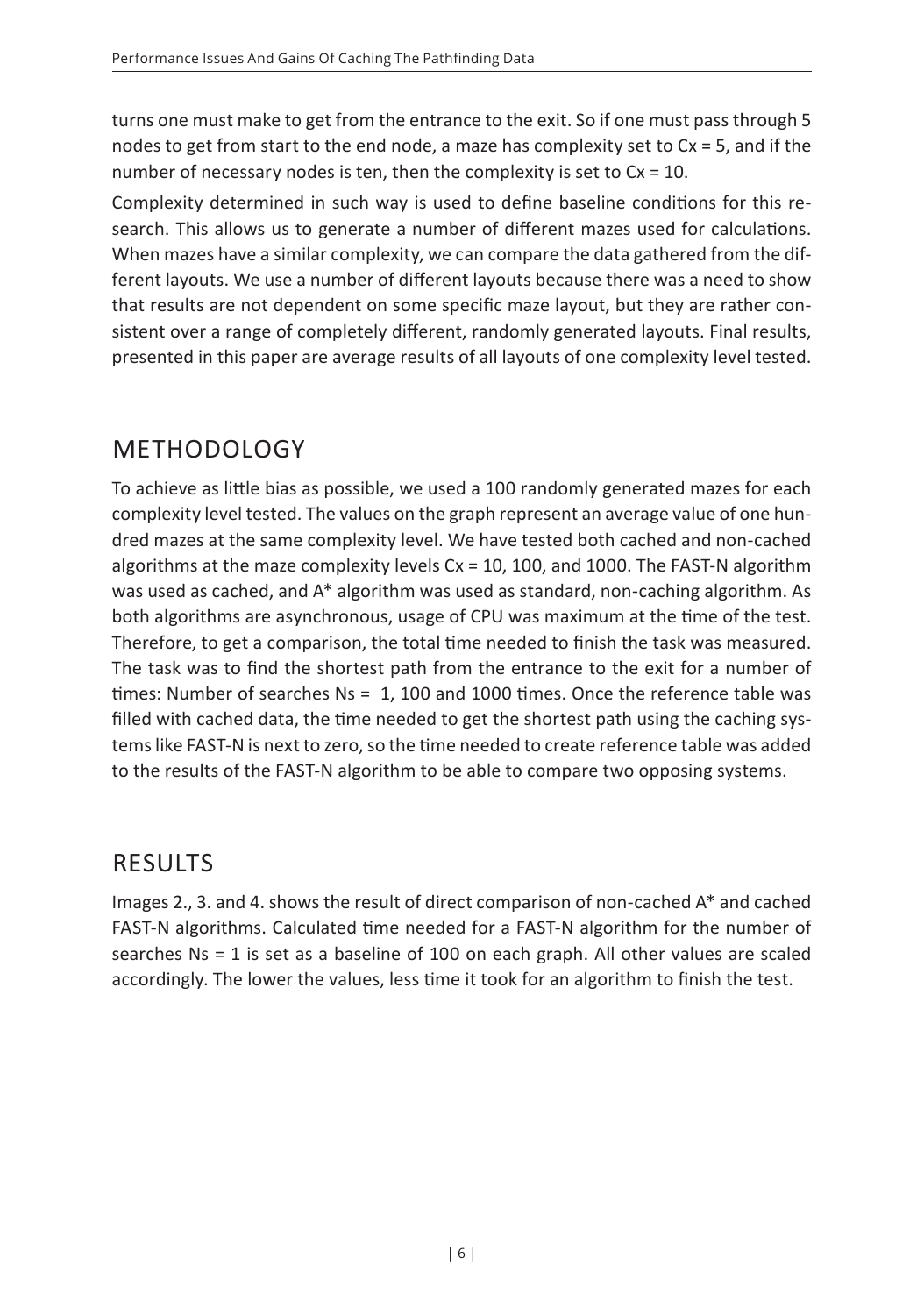

**Image** 2: Ns = 1, 100, 1000, Cx = 10



**Image** 3: Ns = 1, 100, 1000, Cx = 100



**Image** 4: Ns = 1, 100, 1000, Cx = 1000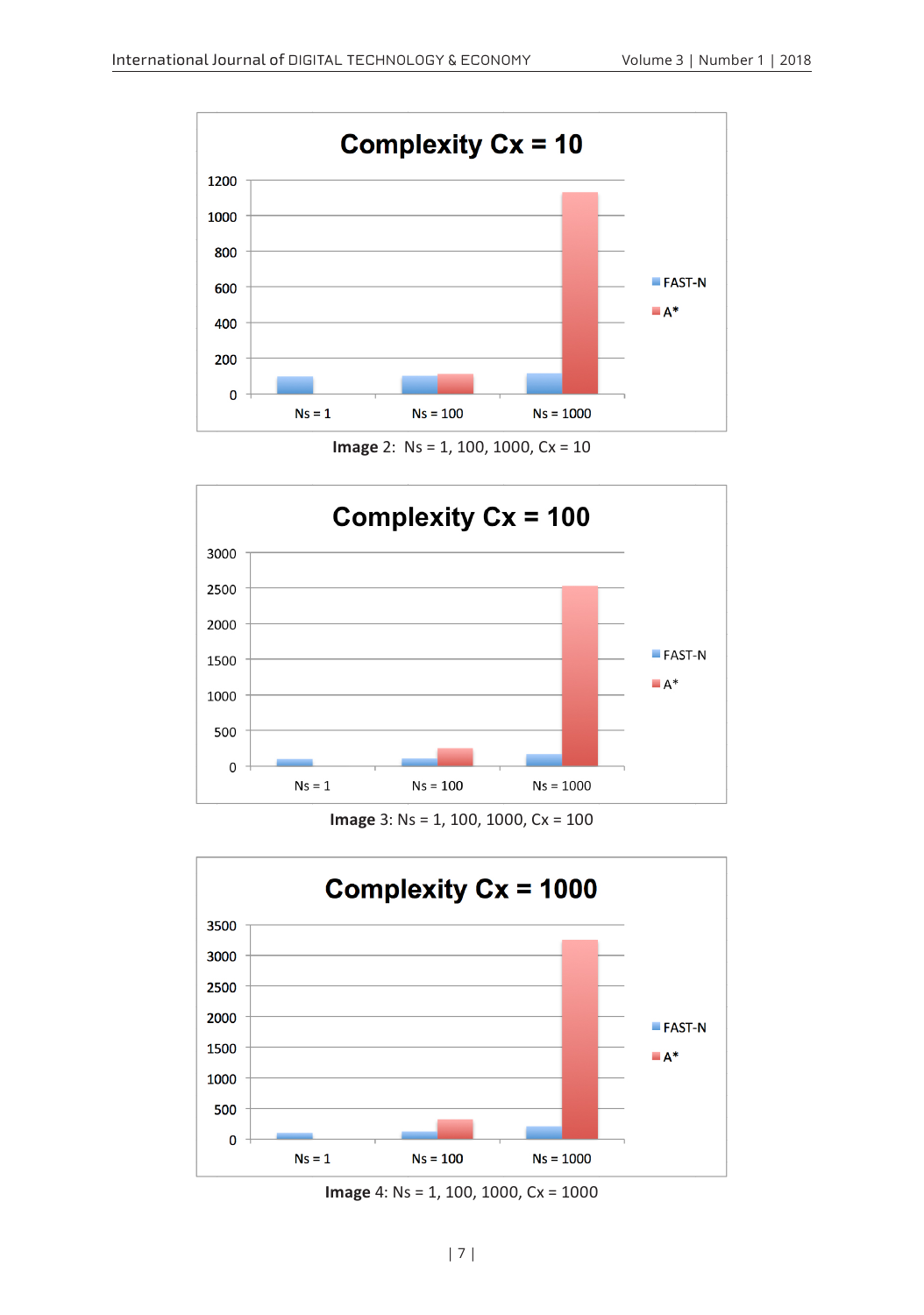On complexity  $Cx = 10$ , as seen on Image 2,  $A^*$  scored 1,13 for one search, which means it was 88,5 times faster then FAST-N at performing one search. When comparing a number of searches Ns = 100, A\* scored 113, and FAST-N 103, which makes it marginally slower at the rate of 9.7%. The difference becomes more obvious on Ns = 1000 where FAST-N scored 117, and A\* scored 1132. So on 1000 searches, caching proved to be faster 9,68 times than non-caching approach.

On complexity  $Cx = 100$ , seen on Image 3,  $A^*$  scored 2,50 for Ns = 1 making it 40 times faster than FAST-N. On Ns = 100, FAST-N had score 108, and A\* had 252, making it 2,33 times slower. On Ns = 1000, FAST-N had 170 and A\* 2533, making the non-cached system slower by the rate of 14,9 times.

On last tested complexity of  $Cx = 1000$ , visible on Image 4, on  $Ns = 1$  A\* scored 3,21 making it 31,15 times faster than FAST-N. On Ns = 100, A\* had a score of 325 and FAST-N of 127, making the A\* slower by 2,56 times. On Ns = 1000, FAST-N scored 211 and A\* 3257, making it slower by 15,4 times.

#### *6.1. REMARKS*

It should be mentioned that reference table generated by FAST-N algorithm allows fast pathfinding from any node to any other node. There is virtually no difference which two nodes are selected. On the other hand,  $A^*$  makes a major difference in performance depending on which two nodes are selected due to the nature of the algorithm. To minimize that discrepancy, we only tested diagonal positions of the start/end nodes. That configuration is the most favorable for the algorithm as A\* trying to find the closest node by measuring its Euclid distances from the destination node.

Also, the *Maze problem* is not a real world problem. Research should be made to see how does caching improves pathfinding on some real world situations, like getting driving direction from navigation in a real city street layout.

# FURDER RESEARCH

As shown in this paper, caching pathfinding data is a fairly efficient way to get optimal performance when applied to a more complex Maze problem. Other possible uses of a FAST-N algorithm can be found in caching pathfinding data in computer games, and in finding the fastest route using GPS systems. The FAST-N algorithm itself allows us to make enhancements to the caching system to add a quick and efficient rerouting, i.e., when a certain node becomes unavailable. That can be proved to be beneficial in many real-life situations, like in GPS routing systems, when a certain road becomes blocked or is in a traffic jam. It should be explored how much can FAST-N algorithm help to optimize the performance hit in such situations.

Another possible use is a specific situation when a large number of shortest path calculation must be done to achieve some effect, i.e., particle simulations when possibly tens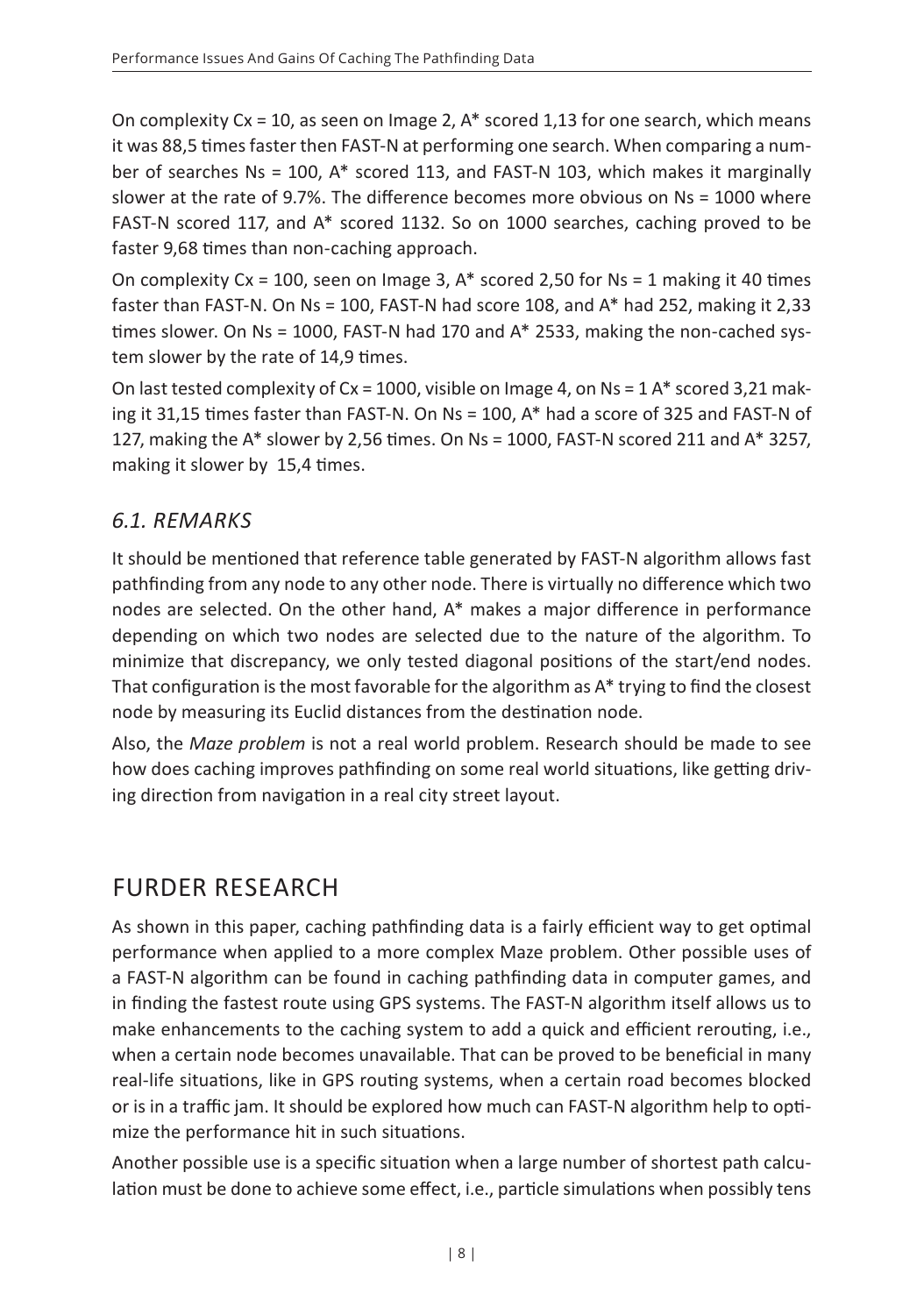of thousands of particles represent a fluid (or gas). The calculation time of such a large number of shortest paths would be significantly reduced by use of a cached system.

# CONCLUSION

As expected, results of the test show how caching pathfinding data can make a significant difference in computational power required for the task. Depending on the complexity of the node system and on the number of pathfinding computations on it, we can conclude: (1) in the situations where node system is simple (with number of required turns less or equal to ten), or a problem needs small number of searches through the graph (number of searches less than 90) non-cached approach generates best results; and (2) in the situations where node system is more complex, and there is need to conduct a larger number of searches on the same graph, the cached approach can generate a significant reduction of required computational power.

The trend shows how computational power need rises proportionally with the rise of conducted searches for A\* algorithm. On the other side cached FAST-N algorithm has hefty initial requirements, but afterward, it shows an only slight increase in required computational power with the rise of a number of conducted searches.

So as a rule, we can conclude, on a small number of searches, standard non-cached algorithms are far superior to cached ones. On a more substantial number of searches, caching is hugely beneficial, especially on more complex node systems. Caching requires a lot of memory to store cached data, and almost no processing power, while noncached approach has small memory imprint and large processing power requirement. That should be taken into consideration when deciding which system one should use.

## REFERENCES

- [1] Gravot, F., Yokoyama, T. and Miyake Y. (2015). Precomputed Pathfinding for Large and Detailed Worlds on MMO Servers, Available from: https://pdfs.semanticscholar.org/ aa57/155e58202a5d4b67d05d6bc96cd4b0dce9c7.pdf. Accessed: (2018-09-08).
- [2] Yukhimets, D., Zuev, A. and Gubankov, A. (2017). Method of Spatial Path Planning for Mobile Robot in Unknown Environment, Proceedings of the 28th DAAAM International Symposium, pp.0258-0267.
- [3] Li, X. H., Hong, S. H. and Fang, K. L. (2011). WSNHA-GAHR: A greedy and A\* heuristic routing algorithm for wireless sensor networks in home automation, IET Communications, vol. 5, no. 13, pp. 1797–1805.
- [4] Demyen. D. and Buro M. (2006). Efficient Triangulation-Based Pathfinding. Available from: https://skatgame.net/mburo/ps/tra.pdf. Accessed: (2018-09-07).